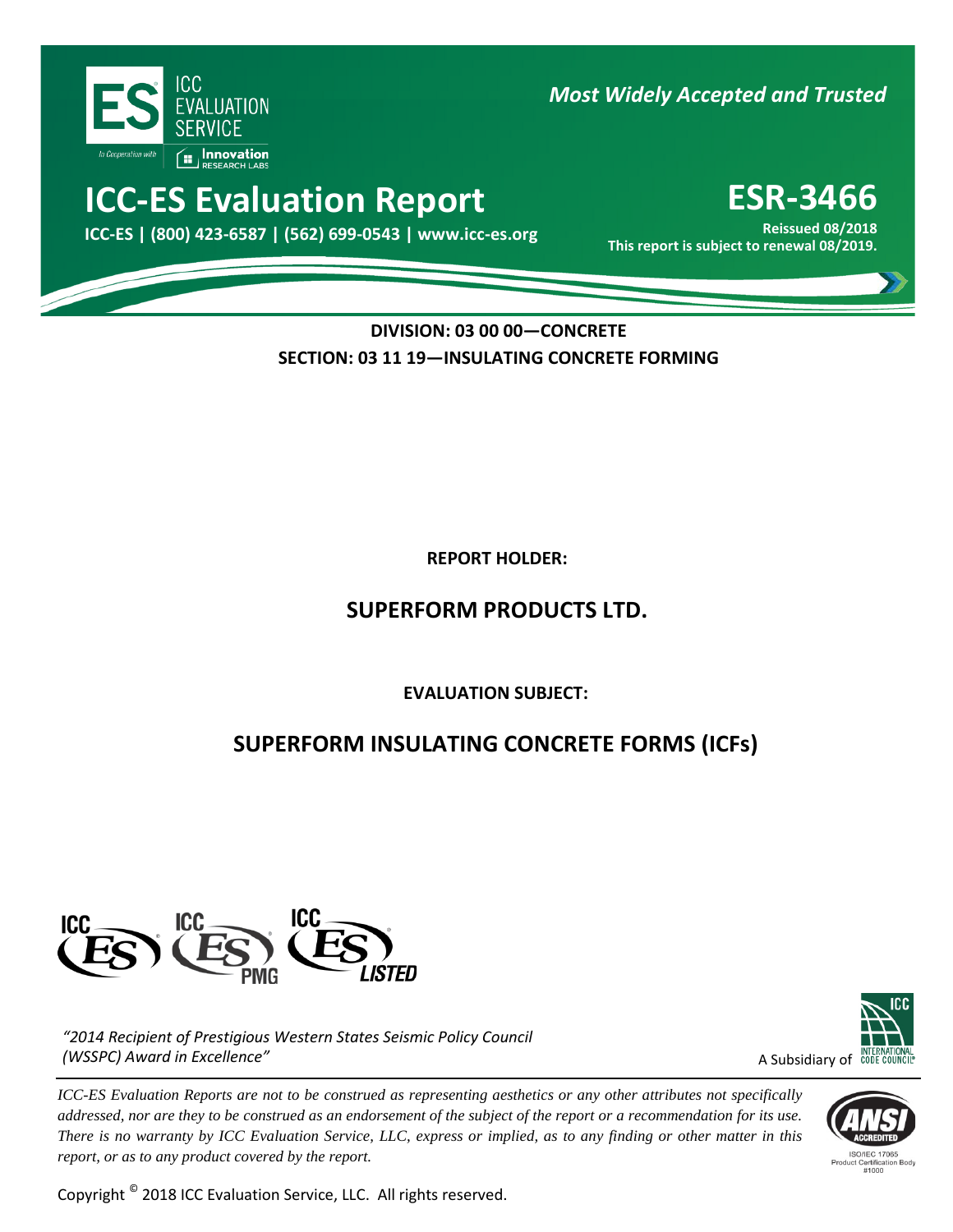

### **ICC-ES Evaluation Report ESR-3466**

*Reissued August 2018*

**[www.icc-es.org](http://www.icc-es.org/) | (800) 423-6587 | (562) 699-0543** *A Subsidiary of the International Code Council ®*

**DIVISION: 03 00 00—CONCRETE Section: 03 11 19—Insulating Concrete Forming**

**REPORT HOLDER:**

**SUPERFORM PRODUCTS, LTD.**

**EVALUATION SUBJECT:**

### **SUPERFORM INSULATING CONCRETE FORMS (ICFs)**

#### **1.0 EVALUATION SCOPE**

#### **1.1 Compliance with the following codes:**

- 2015 *International Building Code<sup>®</sup> (2015 IBC)*
- 2015 *International Residential Code<sup>®</sup> (2015 IRC)*
- 2012 *International Building Code<sup>®</sup> (2012 IBC)*
- 2012 *International Residential Code<sup>®</sup> (2012 IRC)*
- 2009 *International Building Code<sup>®</sup> (2009 IBC)*
- 2009 *International Residential Code*<sup>®</sup> (2009 IRC)

#### **Properties evaluated:**

- Structural
- Surface-burning characteristics
- Attic and crawl-space installation
- Types I through IV (noncombustible) construction

#### **1.2 Evaluation to the following green code:**

■ 2016 California Green Building Standards Code (CALGreen), Title 24, Part 11

#### **Attributes verified:**

■ See Section 3.1

#### **2.0 USES**

Superform Insulating Concrete Forms (ICFs) are used as stay-in-place forms for structural concrete, load-bearing and nonload-bearing, below-grade and above-grade walls. The forms are used in construction of plain and reinforced concrete beams, lintels, exterior and interior walls and foundation and retaining walls. The forms remain in place after placement and curing of concrete and must be covered with approved interior and exterior finish materials as described in Sections 4.2.2 and 4.2.3, respectively. The forms may be used in Type V construction. For use in buildings of Types I, II, III and IV (noncombustible) construction, installation must be in accordance with Section 4.3.

#### **3.0 DESCRIPTION**

#### **3.1 General:**

The Superform ICFs consist of two expanded polystyrene (EPS) foam plastic panels, connected by injection-molded, virgin polypropylene plastic cross-ties, spaced 6 inches (152 mm) on center in the horizontal direction and are partially embedded into the EPS panels. The EPS panels are 48 inches (1219 mm) long, and 12 inches (305 mm) high. The cross-ties maintain the EPS panel facings at a clear distance of 4 inches (102 mm), 6 inches (152 mm), 6½ inches (165 mm) or 8 inches (203 mm). The nominal thickness of EPS panels is  $2^9/_{16}$  inches (65 mm) for the 4-inch form,  $2^{17}/_{32}$  inches (64 mm) for 6 inch form, and  $2^3$ /<sub>4</sub> inches (70 mm) for the 6<sup>1</sup>/<sub>2</sub> inch and 8 inch forms. The Superform ICFs are filled at the jobsite with concrete to provide a solid monolithic concrete wall that complies with the flat wall system requirements in accordance with ASTM E2634 as specified in 2015 IBC Section 1903.4, 2015 IRC Sections R505.1.3.3.6.1 and R608.4.4, 2012 IBC Section 1903.3, 2012 IRC Sections R404.1.3.3.6.1 and R611.4.4, and the 2009 IRC Section R611.3.1. The forms with a 4, 6 and 8-inch clearance between the EPS panels create concrete walls that comply with the flat ICF wall system requirements specified in IRC Section R611.3.1. In addition to straight forms, Superform ICF components are also provided for assembly of 45-degree corner, 90-degree corner, taper top and T-block forms.

*This report is subject to renewal August 2019.*

The attribute of the Superform Insulating Concrete Forms (ICFs) has been verified as conforming to the provision of CALGreen Sections A4.404.3.3 for premanufactured building systems. Note that decisions on compliance for those areas rest with the user of this report. The user is advised of the project-specific provisions that may be contingent upon meeting specific conditions, and the verification of those conditions is outside the scope of this report. These codes or standards often provide supplemental information as guidance.

#### **3.2 Materials:**

**3.2.1 Foam Plastic:** The EPS foam plastic panels are manufactured by injecting and expanding polystyrene beads into molds, as described in the approved qualitycontrol manual. The resulting EPS foam plastic complies with ASTM C578, Type II, with a nominal density of 1.5 pcf  $(24.03 \text{ kg/m}^3)$ . The EPS foam plastic has a flame-spread index of 25 or less, a smoke-developed index of 450 or less when tested in accordance with ASTM E84.

**3.2.2 Polypropylene Plastic Cross-ties:** The polypropylene plastic cross-ties connect the EPS foam

*ICC-ES Evaluation Reports are not to be construed as representing aesthetics or any other attributes not specifically addressed, nor are they to be construed as an endorsement of the subject of the report or a recommendation for its use. There is no warranty by ICC Evaluation Service, LLC, express or implied, as to any finding or other matter in this report, or as to any product covered by the report.*

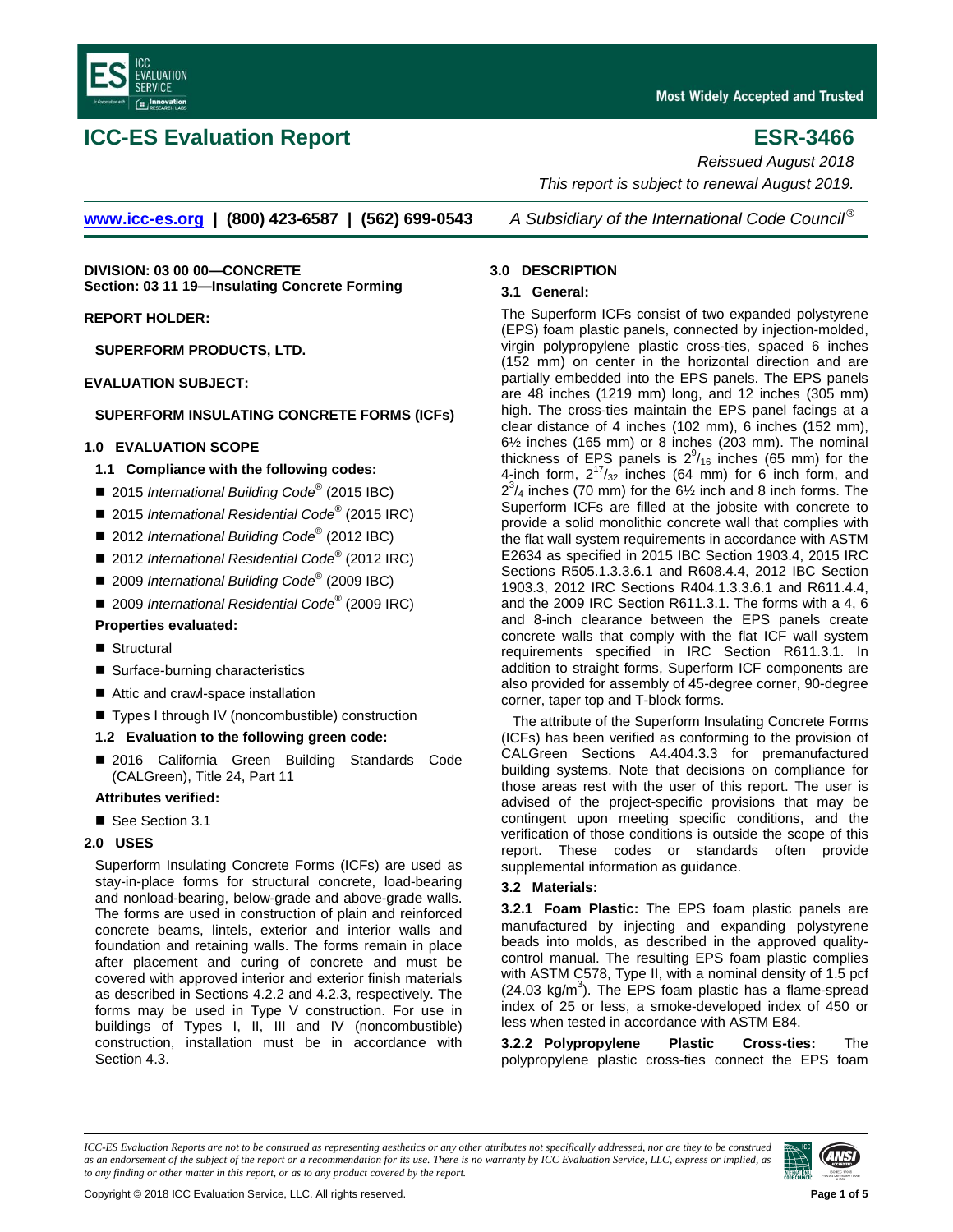plastic panels at a fixed clear distance. The cross-ties consist of a flange that is embedded in the foam plastic panel during the foam plastic molding process, and a web that connects the two flanges and, therefore, the two foam panels. The cross-ties have openings to permit concrete placement, and have slots to support horizontal steel reinforcing bars. The plastic flanges are recessed 0.340, 0.375, 0.299 and 0.385 inch (8.6, 9.5, 7.6 and 9.8 mm) for a 4-, 6-,  $6^{1}/_{2}$ - and 8-inch straight form, respectively, below the outer EPS surface and is used for attachment of exterior and interior finish materials. The flanges of the cross-ties are 1.715 inches wide by 0.317 inch thick (43.6 by 8.1 mm) for a 4-inch straight form; 1.370 inches wide by 0.220 inch thick (34.8 by 5.6 mm) for a 6-inch straight form; 1.670 inches wide by 0.281 inch thick  $(42.\overline{4}$  by 7.1 mm) for a  $6^{1}/_{2}$ -inch straight form; and 1.670 inches wide by 0.290 inch thick (42.4 by 7.4 mm) for a 8-inch straight form.

**3.2.3 Concrete:** Concrete must be normalweight concrete complying with IBC Chapter 19, having a maximum aggregate size of  $\frac{3}{4}$  inch (19 mm) and a minimum specified compressive strength of 2,500 psi (17.2 MPa) at 28 days. Under the IRC, the concrete must comply with 2015 IRC Sections R404.1 and R608.5.1 and 2012 and 2009 IRC Sections R404.1 and R611.5.1.

**3.2.4 Reinforcement:** Deformed steel reinforcement bars must have a minimum specified yield stress of either 40 ksi (275 MPa) or 60 ksi (413 MPa), depending on the structural design, and must comply with Section 20.2.1.3 of ACI 318-14 under the 2015 IBC (and Section 3.5.3.1 of ACI 318-11 and -08 under the 2012 and 2009 IBC) and IBC Section 1903. If construction of the ICF walls is based on the IRC, reinforcement must comply with 2015 IRC Sections R404.1.3.3.7 and R608.5.2, and 2012 and 2009 IRC Sections R404.1.2.3.7 and R611.5.2.

**3.2.5 Other Components:** Wood members in contact with concrete for plates of window and door framing must be treated with an approved wood preservative or be of a naturally-durable species, and must be attached with hotdipped galvanized steel fasteners complying with 2015 IBC Section 2304.10.5, 2012 and 2009 IBC Section 2304.9.5 or IRC Section R317.3, as applicable.

### **4.0 DESIGN AND INSTALLATION**

#### **4.1 Design:**

**4.1.1 IBC Design, Including Alternative IBC Wind Design in Accordance with ICC 600:** For buildings constructed under the provisions of the IBC, concrete walls formed by the Superform ICFs must be designed and constructed in accordance with IBC Chapters 16 and 19, as applicable. Footings and foundations must be designed and constructed in accordance with IBC Chapter 18.

Solid concrete walls formed by flat ICFs may be designed and constructed in accordance with the prescriptive provisions of Section 409 of the ICC Standard for Residential Construction in High Wind Regions (ICC 600-14) under the 2015 IBC, or Section 209 of the ICC Standard for Residential Construction in High Wind Regions (ICC 600-2008) under the 2012 and 2009 IBC, subject to the limitations found in Exception 1 of IBC Sections 1609.1.1 and 1609.1.1.1. Design and construction under the provisions of ICC 600-14 or ICC 600-2008 are limited to resistance to wind forces.

**4.1.2 IRC Method:** For buildings constructed under the provisions of the IRC, 4-, 6- and 8-inch-thick (102, 152 and 203 mm) concrete walls formed by the Superform ICFs, which comply with the 2015 IRC Table R608.3 and Figure R608.3(1), or 2012 and 2009 IRC Section R611.3.1 and Figure R611.3(1) as flat concrete walls, must be designed

and constructed in accordance with 2015 IRC Sections R404.1.3 and R608, or 2012 and 2009 IRC Sections R404.1.2 and R611, as applicable, for flat wall systems. Concrete walls constructed from ICFs that do not comply with the dimensional requirements found in 2015 IRC Table R608.3 or 2012 and 2009 IRC Table R611.3 (i.e., a 6.5-inch thick solid concrete wall) must be designed and constructed in accordance with the provisions in Section 4.1.1.

The 4-inch-thick (102 mm) concrete walls are limited to above-grade construction in accordance with 2015 IRC Section R608 or 2012 and 2009 IRC Section R611, as applicable.

Footings and foundations must be designed and constructed in accordance with IRC Chapter 4.

**4.1.3 Alternate IRC Design Method:** When ICFs are used to construct buildings that do not conform to the applicability limits of 2015 IRC Sections R404.1.3 and R608.2 or 2012 and 2009 IRC Sections R404.1.2 and R611.2, as applicable, construction must be in accordance with the prescriptive provisions of the 2012 Prescriptive Design of Exterior Concrete Walls for One- and Two-family Dwellings (PCA 100-12) under the 2015 IBC, or the 2010 Prescriptive Design of Exterior Concrete Walls for Oneand Two-family Dwellings (PCA 100-10) under the 2012 IBC (PCA 100-07 under the 2009 IBC, as applicable), or the structural analysis and design of the concrete must be in accordance with ACI 318 and IBC Chapters 16, 18 and 19.

#### **4.2 Installation:**

**4.2.1 General:** Installation of ICFs must comply with this report, the Superform ICF published installation instructions and the applicable code. Superform Products, Ltd. published installation instructions and this report must be strictly adhered to, and a copy of the Superform ICF's published installation instructions must be available at the jobsite at all times during installation.

The Superform ICFs and resulting concrete walls must be supported on concrete footings complying with IBC Chapters 18 and 19 and IRC Chapter 4, as applicable. The amount, placement and spacing of reinforcing required must be determined for each project, based on the approved plans and the applicable code. Vertical reinforcement bars embedded in the footing must extend into the base of the wall system the minimum development length necessary for compliance with Chapter 25 of ACI 318-14 under the 2015 IBC or Chapter 12 of ACI 318-11 or -08 (2012 or 2009 IBC) or 2015 IRC Section R608.5.4 or 2012 and 2009 IRC Section R611.5.4, as applicable. Additional reinforcement around doors and windows must be described in the approved plans. Concrete quality, mixing and placement must comply with ACI 318-14 as referenced in 2015 IBC Section 1901, ACI 318-11 as referenced in 2012 IBC Section 1901 (2009 IBC Section 1905) or 2015 IRC Sections R404.1.3.3 and R608.5.1, or 2012 and 2009 IRC Sections R404.1.2.3 and R611.5.1, as applicable. Window and door openings must be built into the forms, with frames of the same dimensions as the "rough stud opening" specified by the window or door manufacturer, prior to the placement of concrete. Connections of concrete walls to footings, floors, ceilings and roofs must be in accordance with 2015 IRC Section R608.9, or 2012 and 2009 IRC Section R611.9, as applicable, or be engineered in accordance with the IBC, whichever code is applicable. Anchor bolts used to connect wood ledgers and plates to the concrete must be cast in place, with the bolts sized and spaced as required by design and the applicable code. Details must be prepared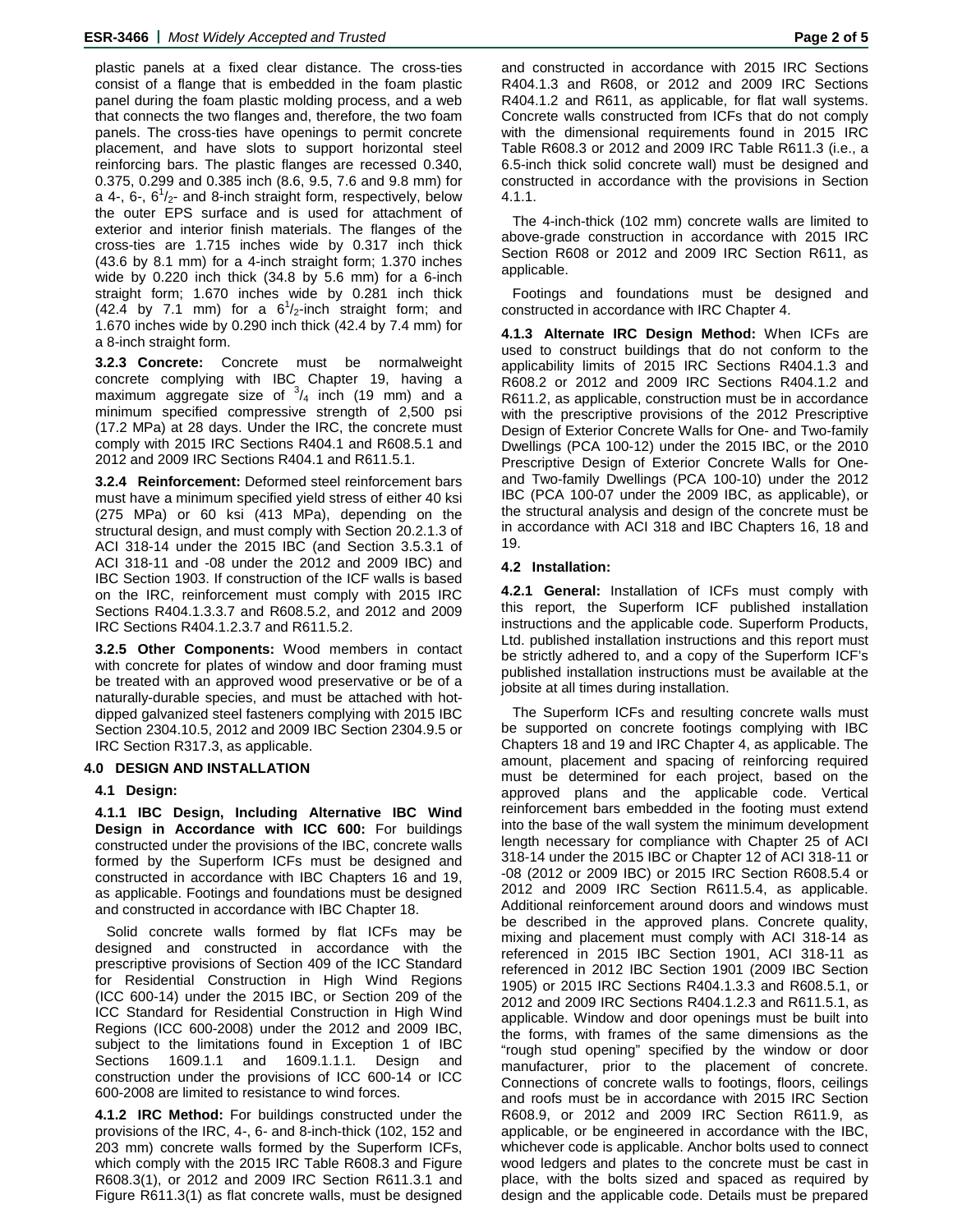to accommodate the specific job situation, in accordance with the applicable code and the requirements of this report, subject to the approval of the code official.

#### **4.2.2 Interior Finish:**

**4.2.2.1 General:** The installation details in this section (Section 4.2.2) address compliance with the thermal barrier and interior finish requirements of the codes. Superform ICFs exposed to the interior of the building must be finished with an approved 15-minute thermal barrier, such as minimum <sup>1</sup>/<sub>2</sub>-inch-thick (12.7 mm) gypsum board complying with ASTM C1396, as required by IBC Section 2603.4 and IRC Section R316.4, as applicable. The gypsum board must be installed vertically and attached to the cross-tie flanges with minimum No. 8, 1¼ inch-long (31.75 mm) drywall screws spaced 12 inches (305 mm) on center horizontally and vertically, except spaced 6 inches (152 mm) on center at top abd bottom edges of gypsum boards. The screws must penetrate through the flange a minimum of  $\frac{1}{4}$  inch (6.4 mm). Gypsum wallboard joints and screw heads must be taped and finished with joint compound in accordance with ASTM C840 or GA 216. See Section 4.2.2.2 for installation details for attic and crawl space applications without an ignition barrier on the interior face.

**4.2.2.2 Attic and Crawlspace Installation:** When the Superform ICF's are used as walls of attics and crawlspace and the side of the foam plastic is installed without an ignition barrier, all of the following conditions must be met:

- Entry to the attic or crawlspace is only to service utilities, and no storage is permitted.
- There are no interconnected attic or crawlspace (or basement) areas.
- Air in the attic or crawlspace is not circulated to other parts of the building.
- Attic ventilation is provided when required by IBC Section 1203.2 or IRC Section R806, as applicable.
- Under-floor (crawl space) ventilation is provided when required by 2015 IBC Section 1203.4, 2012 and 2009 IBC Section 1203.3 or IRC Section R408.1, as applicable.
- Combustion air is provided in accordance with IMC (*International Mechanical Code*® ) Section 701.

#### **4.2.3 Exterior Finish:**

**4.2.3.1 Above Grade:** The exterior surface of the Superform ICFs must be covered with an approved exterior wall covering in accordance with the applicable code or a current ICC-ES evaluation report. Under the IRC, the walls must be flashed in accordance with 2015 IRC Section R703.4 or 2012 and 2009 IRC Section R703.8, as applicable. Approved exterior wall coverings must be attached to the cross-tie flanges with the fasteners described in Table 1. The fasteners must be corrosionresistant and have sufficient length to penetrate through the cross-tie flange as required in Table 1. The fasteners have allowable withdrawal and lateral capacities as shown in Table 1. The fastener spacing must be designed to support the gravity loads of the wall covering and resist the negative wind pressures. The negative wind pressure capacity of the exterior finish material must be the same as that recognized in the applicable code for generic materials, or that recognized in a current ICC-ES evaluation report for proprietary materials.

**4.2.3.2 Below Grade:** For basement wall installations, the ICF surfaces must be dampproofed and/or waterproofed in

accordance with IBC Section 1805 or IRC Section R406, as applicable. The Dampproofing and waterproofing materials must be specified by Superform Products, Ltd., and must comply with the applicable code or a current ICC-ES evaluation report, and must be compatible with ICF foam plastic forms. Foundation drainage must be provided in accordance with IBC Section 1805.4 or IRC Section R405.1, as applicable No backfill may be applied against the wall until the complete floor system is in place, unless the wall is designed as a freestanding wall that does not rely on the floor system for structural support.

**4.2.4 Foundation Walls:** Concrete walls constructed from the ICFs are permitted to be used as a foundation stem wall when supporting wood-framed or concrete construction and when the structure is supported on concrete footings complying with the applicable code. Design and installation of Superform ICFs as foundation stem walls must comply with IBC Section 1807.1.5 or IRC Sections R404 and 2015 IRC Section R404.1.3, or 2012 and 2009 IRC Section R404.1.2, as applicable. For concrete foundation walls under the IRC, vertical reinforcement size and spacing must be in accordance with IRC Tables R404.1.2(2), R404.1.2(3) and R404.1.2(8). For concrete foundation walls under the IBC, vertical reinforcement size and spacing must be in accordance with IBC Table 1807.1.6.2. Alternative design and construction may be in accordance with ACI 318, ACI 332 or PCA 100 (see 2015 IRC Section R404.1.3 or 2012 and 2009 IRC Section R404.1.2, as applicable) for buildings under the IRC.

**4.2.5 Retaining Walls:** The ICFs may be used to construct a retaining wall, provided the wall is designed in accordance with accepted engineering principles, Section 4.1 and the applicable code.

**4.2.6 Protection against Termites:** Where the probability of termite infestation is defined as "very heavy" by the code official, the foam plastic must be installed in accordance with 2015 and 2009 IBC Section 2603.8 or 2012 IBC Section 2603.9 or IRC Section R318.4, as applicable. Areas of very heavy termite infestation must be determined in accordance with 2015 and 2009 IBC Figure 2603.8 or 2012 IBC Figure 2603.9 or IRC Figure R301.2(6), as applicable.

#### **4.3 Installation in Buildings Required to Be of Types I, II, III or IV Construction (IBC):**

**4.3.1 General:** Exterior walls constructed with Superform ICFs for use in buildings required to be Types I, II, III and IV construction (IBC), must comply with the applicable conditions cited below:

**4.3.2 Interior Finish:** The EPS foam plastic insulation must be separated from the building interior in accordance with Section 4.2.2.1.

**4.3.3 Exterior Finish—EIFS:** The following EIFS lamina may be installed over the exterior of the forms when applied using the reinforcing fabric or lath, base coat and finish coat materials described in their respective evaluation reports:

- Sto Corp. StoTherm Essence as described in [ESR-1720.](http://www.icc-es.org/Reports/pdf_files/ESR-1720.pdf)
- Sto Corp. StoTherm Classic NExT as described in [ESR-1748.](http://www.icc-es.org/Reports/pdf_files/load_file.cfm?file_type=pdf&file_name=ESR-1748.pdf)
- Dryvit Systems, Inc. Dryvit Outsulation EIFS as described in [ESR-1232.](http://www.icc-es.org/Reports/pdf_files/load_file.cfm?file_type=pdf&file_name=ESR-1232.pdf)

**4.3.4 Exterior Finish—Exterior Plaster:** Metal lath and exterior plaster must comply with the applicable code, and the exterior plaster must be a minimum of  $\frac{7}{8}$  inch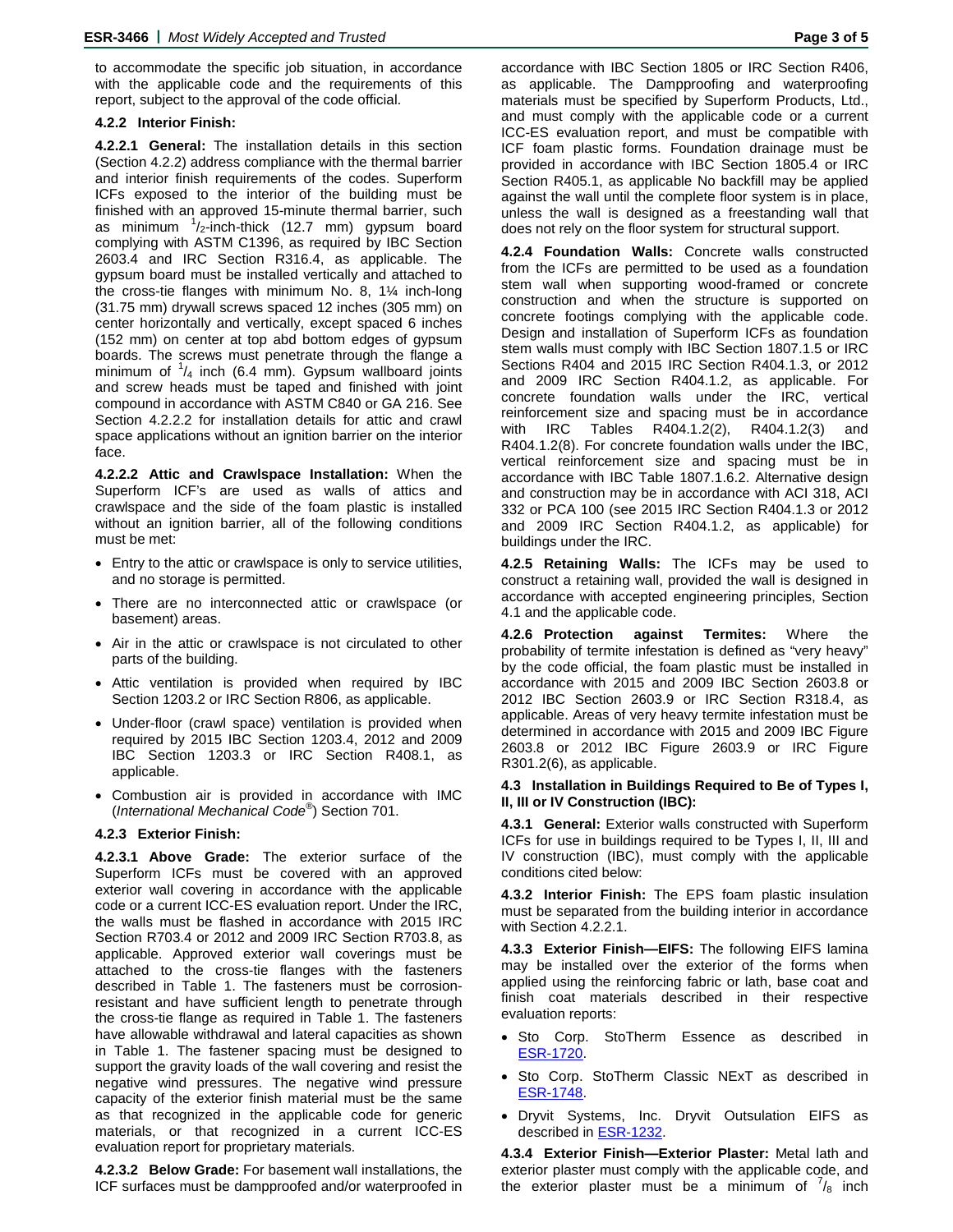(22.2 mm) thick. The lath must be attached to the plastic cross-ties with fasteners as described in Section 4.2.3.1.

**4.3.5 Exterior Finish—Brick Veneer:** Anchored brick veneer must be attached to the flanges of the plastic crossties with fasteners as described in Section 4.2.3.1. The brick veneer must comply with the IBC and must be installed with a minimum 1-inch (25.4 mm) air gap between the exterior face of the EPS and the brick. The brick must be supported on a steel shelf angle attached to the concrete at each floor line and at the top of each window and door opening, in accordance with the IBC.

**4.3.6 Fireblocking:** For applications on buildings of any height, foam plastic must be discontinuous at floor lines, on the interior side of the exterior walls and on both sides of interior walls. Floor-to-wall intersections must be fireblocked in accordance with the IBC to prevent the passage of flame, smoke and hot gases from one story to another. See Figure 1 for a typical illustrative detail.

#### **4.4 Special Inspections:**

**4.4.1 IBC:** Special inspection is required in accordance with 2015 and 2012 IBC Section 1705 (2009 IBC Section 1704) for concrete construction, including placement of reinforcing steel and concrete, and for concrete cylinder testing. Special inspection in accordance with 2015 IBC Sections 1704.2 and 1705.16, 2012 IBC Sections 1704.2 and 1705.15, or 2009 IBC Sections 1704.1 and 1704.14, as applicable, is required when an EIFS wall covering is applied. Duties of the special inspector include verifying field preparation of materials, expiration dates, installation of components, curing of components, and installations of joints and sealants.

**4.4.2 IRC:** For walls constructed in accordance with Section 4.1.2 or PCA 100 as described in Section 4.1.3, special inspection is not required. For walls designed in accordance with the IBC for use under the IRC, as described in Sections 4.1.2 and 4.1.3 of this report, special inspection in accordance with Section 4.4.1 is required.

#### **5.0 CONDITIONS OF USE**

The Superform ICFs described in this report comply with, or are suitable alternatives to what is specified in, those codes listed in Section 1.0, subject to the following conditions:

- **5.1** The ICF units are manufactured, identified and installed in accordance with this report and the Superform Products, Ltd. published installation instructions. If there is a conflict between the Superform Products, Ltd., published installation instructions and this report, the most restrictive requirements govern.
- **5.2** ICF units must be separated from the building interior as described in Section 4.2.2.1 with an approved 15-minute thermal barrier, except for attic or crawl space construction as described in Section 4.2.2.2.
- **5.3** Except as described in Section 4.3, concrete walls formed by the forms are limited to buildings of combustible construction as defined in IBC Chapter 6, and to construction in accordance with the IRC.
- **5.4** When use is in buildings required to be of noncombustible construction, as described in Section 4.3, the forms must have at least one label as described in Section 7.0 visible in every 160 square feet (15 $m<sup>2</sup>$ ) of wall area, prior to the application of the wall covering.
- **5.5** When required by the code official, calculations and details showing compliance with the requirements of IBC Chapters 16, 18 and 19, and Section 4.1.1 of this

report must be submitted to the code official for approval, except that calculations are not required when the building design is based on the prescriptive provisions in Section 4.1.2 or 4.1.3, or when foundation design is based on the prescriptive provisions in Section 4.2.4. The calculations and details must be prepared by a registered design professional where required by the statutes of the jurisdiction in which the project is to be constructed.

- **5.6** Concrete quality, mixing and placement must comply with Section 4.2.1 of this report.
- **5.7** Special inspection must be provided as described in Section 4.4 of this report.
- **5.8** In areas where the probability of termite infestation is defined as "very heavy" and when ICFs are used with wood construction, the foam plastic must be installed in accordance with Section 4.2.6.
- **5.9** When required by the code official, calculations and details showing compliance with 2015 IRC Sections R404.1.3.3.6 and R608.5.3, or 2012 and 2009 IRC Sections R611.5.3 and R404.1.2.3.6, as applicable, must be submitted to the code official for approval. The calculations and details, establishing that the ICFs provide sufficient strength to contain concrete during placement and that the cross-ties are capable of resisting the forces created by fluid pressure of fresh concrete, must be prepared by a registered design professional where required by the statutes of the jurisdiction in which the project is to be constructed.
- **5.10** Plastic cross-ties must be stored indoors away from direct sunlight.
- **5.11** The ICFs are manufactured by Superform Products, Ltd. in Pincher Creek, Alberta Canada under a quality-control program with inspections conducted by ICC-ES.

#### **6.0 EVIDENCE SUBMITTED**

Data in accordance with the ICC-ES Acceptance Criteria for Stay-in-place, Foam Plastic Insulating Concrete Form (ICF) Systems for Solid Concrete Walls (AC353), dated October 2012, editorially revised October 2015 for the 2015 and 2012 IBC/IRC (dated October 2010 for the 2009 IBC/IRC).

#### **7.0 IDENTIFICATION**

**7.1** Each pallet of Superform ICFs bears a label that includes the company name (Superform Products, Ltd), the product name, the manufacturing location (Pincher Creek, AB Canada) and the evaluation report number (ESR-3466); and the phrase "Acceptable for use in attic and crawl-spaces." Additionally, one ICF on each pallet is labeled on the outer sides of the ICF with the same information.

When use is in buildings required to be of Type I, II, III or IV construction, as described in Section 4.3, or when use is in an attic or crawl space without an ignition barrier, as described in Section 4.2.2.2, one label as described in this section must be visible in every 160 square feet (14.7 m<sup>2</sup>) of wall area.

**7.2** The report holder's contact information is the following:

**SUPERFORM PRODUCTS, LTD. 1065 WILLOW STREET PINCHER CREEK, ALBERTA T0K 1W0 CANADA (403) 627-3555**